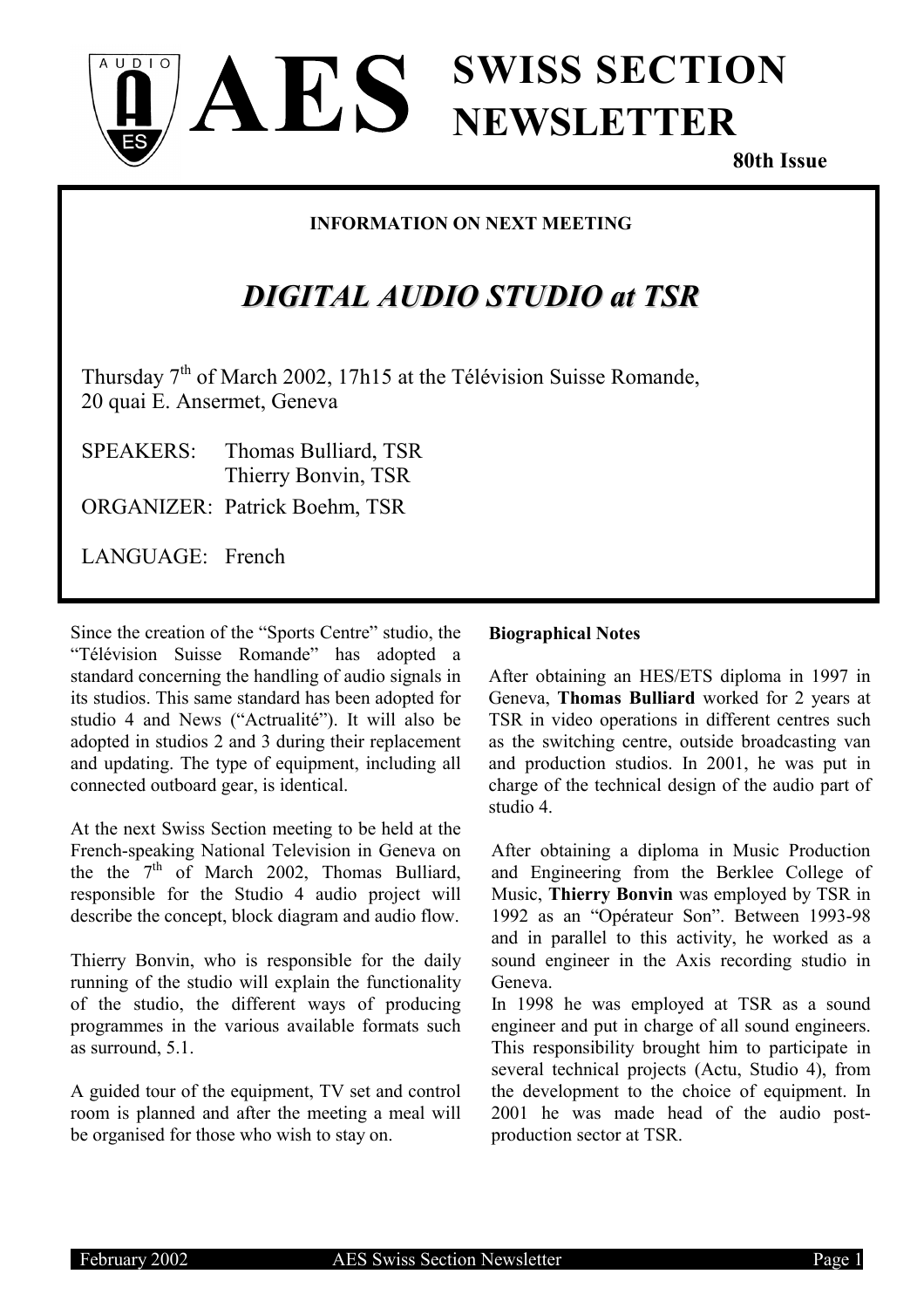#### **REPORT ON PREVIOUS MEETING**

### *HIGH QUALITY STUDIO MONITORING SPEAKERS*

Thursday 17<sup>th</sup> of January 2002, at Strauss Electroakoustik GmbH, Güterstr. 8, 3008 Bern

 SPEAKERS: Dr. Gottfried Behler, RWTH Aachen, Klein&Hummel, Ostfildern Mr. Jürgen Strauss, Strauss Elektroakustik GmbH, Bern REPORTER: Markus Erne, Scopein Research AG

More than 35 participants gathered for first meeting of the Swiss AES Section in 2002. Dr. Behler started with a short historical overview of Klein&Hummel, a company founded in 1945. Dr. Behler then focused on the important parameters that determine the quality of a loudspeaker design. Besides the selection of the driver and on-axis frequency response, the 3-D directivity lobes determine the perceived quality of reproduction. The O500C, a digital loudspeaker system with integrated amplifier has been designed to compensate the amplitude and phase responses of the individual loudspeakers using FIR filters ("Finite Impulse Response").

FIR-Filters offer the advantage of being stable and may even offer linear-phase behaviour. In order to keep the computational costs at a reasonable level, down-sampling techniques are used in order to compensate the frequency response of the loudspeaker system. The compensated frequency response therefore looks extremely flat and each driver is compensated individually. Dr. Behler pointed out that one of the very nice features of this new DSP-based system is the possibility to not only compensate the frequency and phase responses of the driver but of the listening environment as well.

Once the transfer function or the impulse response of the room are known, the transfer function at the listening position can be compensated as well and a "training-mode", using IIR-filters allow to compare between "compensated" and "uncompensated" room characteristics. Once the filter coefficients are determined, the FIR-filter can be loaded with the appropriate set of coefficients and the overall reproduction system is completely equalized.

One of the ultimate goals of this meeting was to allow the audience to listen to these new speakers and Dr. Behler and his crew prepared an impressive demo, using DVD and SACD and CD-material. The audience was highly impressed by the clean sound that the digital loudspeaker system was able to reproduce.



*Markus Erne (left) with the speakers, Dr. Behler (centre) and Jürgen Strauss (right) at Swiss Section Meeting on 17th of January 2002*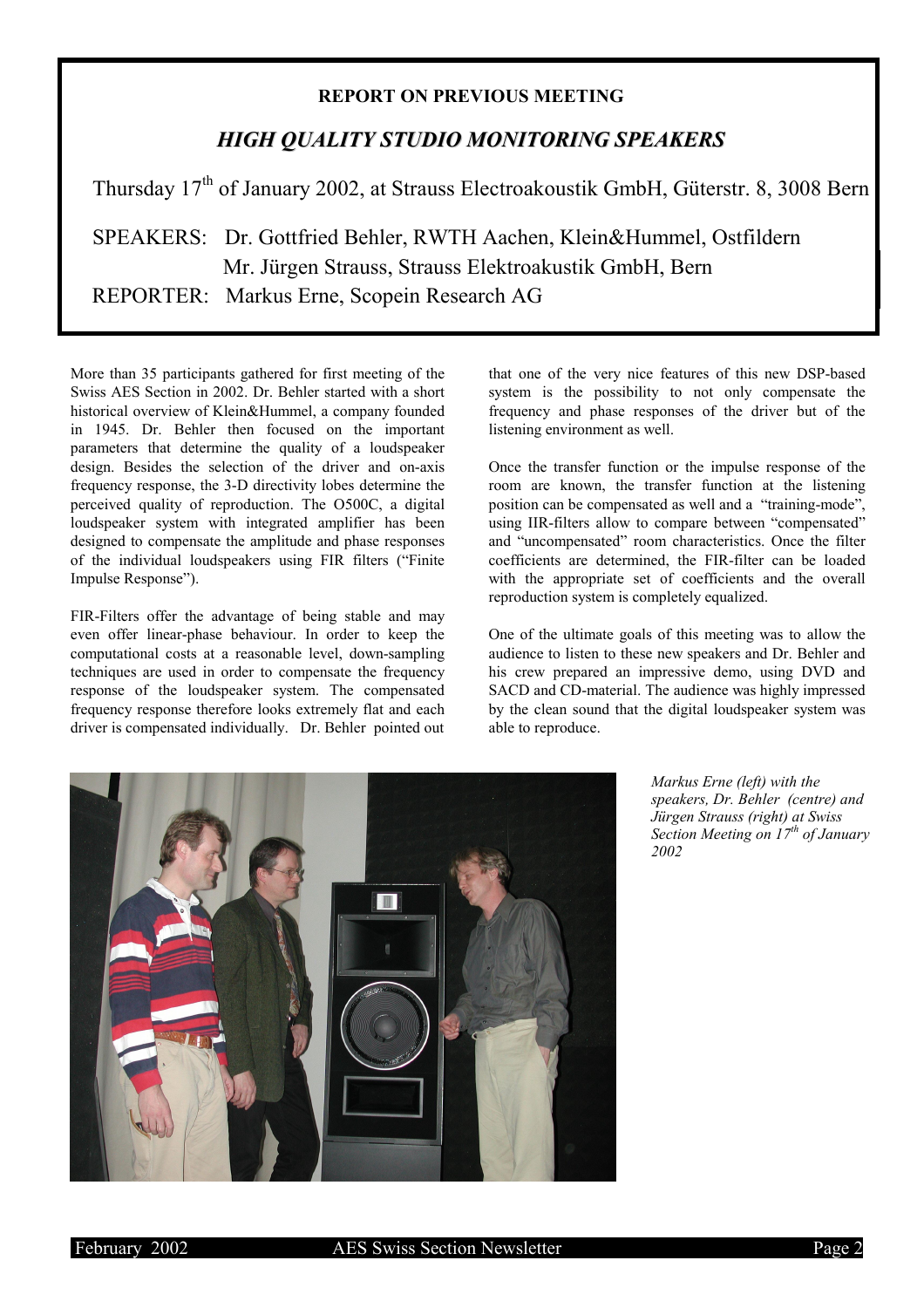#### **REPORT ON PREVIOUS MEETING (continued)**

### *"HIGH QUALITY STUDIO MONITORING SPEAKERS*

An interesting discussion with many questions from the audience was launched before the serving of refreshments during which lively discussions continued.

The second presentation by Jürgen Strauss, an experienced developer of high quality loudspeaker systems, focused on a more conventional but no less sophisticated design of a mastering studio monitor. This mid-field studio monitor of Mr. Strauss has been selected, among many well known loudspeaker manufacturers, as being the best sounding one, by a large group of recording engineers for the 12 mastering studios at Sony Music recording Studios in Tokyo.

Jürgen informed the audience that his loudspeaker design uses a special tuning of the low-end response, a supertweeter which allows a flat response up to 80 kHz and a sophisticated passive frequency dividing network. The super tweeter takes advantage of Berillium ribbon technology whereas a TAD-chassis is used for the 38 cm Bass-loudspeaker. Overall, Mr. Strauss has optimized many parameters such as mechanical stability, directivity (design of the horn-loudspeaker) and tuning of the overall system in order to bring the overall perceived quality to perfection.

The audience had a second chance to judge the sonic quality of this loudspeaker system and many comments and congratulations followed, stating that this loudspeaker is among the best sounding. Needless to say that Mr. Strauss used very critical material (SACD, CD and DVD-Audio) in order to demonstrate the quality of his loudspeaker design. It certainly was impressive to the audience to learn that a small company in Bern had been chosen as the ultimate partner for having 12 mastering studios equipped with mid-field monitors at Sony recording studios at Tokyo.

A lively discussion followed before many AES-members gathered for dinner where both presenters were welcome partners for discussions on loudspeaker design.

As a conclusion, both loudspeakers performed extremely well under well controlled listening conditions and last but not least this meeting was a chance for each audio engineer to listen not only to the presentation but also to spend time listening to high quality music.

#### **Message from Swiss Section Chairman**

First of all I do hope that this first half of the yearly programme will meet with your approval and that everyone can find something to his or her taste! The second half of the annual programme will be announced in the August Newsletter.

 In our effort to provide our Members with readily accessible information concerning our activities, we will now be sending out electronic versions of the AES Swiss Section Newsletter (as well as the paper version through the usual mailing) to all people who have registered on the e-mail list. If you would like to register you can do so at our AES Swiss Section website at [www.swissaes.org](http://www.swissaes.org/) (under "mailing list").

 Also, the question has been raised as to whether the Meetings are open to Non-Members. Our policy has always been one of openness in an effort to attract new Members. Non-Members are therefore welcome on a "one-off" exceptional basis. For people who wish to return on a more regular basis, we would however ask that you support the Swiss Section by becoming a fully paid-up Member of the AES. The annual cost is \$75 or SFr 110 (\$40 or SFr 60 for students) for which you will also receive the AES Journal. You will also more than get your money back if you are planning to go to the AES Convention in Munich in May and there may also be other subsidies/reductions for Members at other Swiss events.

 The enrolment forms can now be downloaded at the Swiss Section Website www.swissaes.org in an effort to make enrolment as easy and hassle-free as possible.

Looking forward to seeing you all again soon.

 Patrick Roe AES Swiss Section Chairman